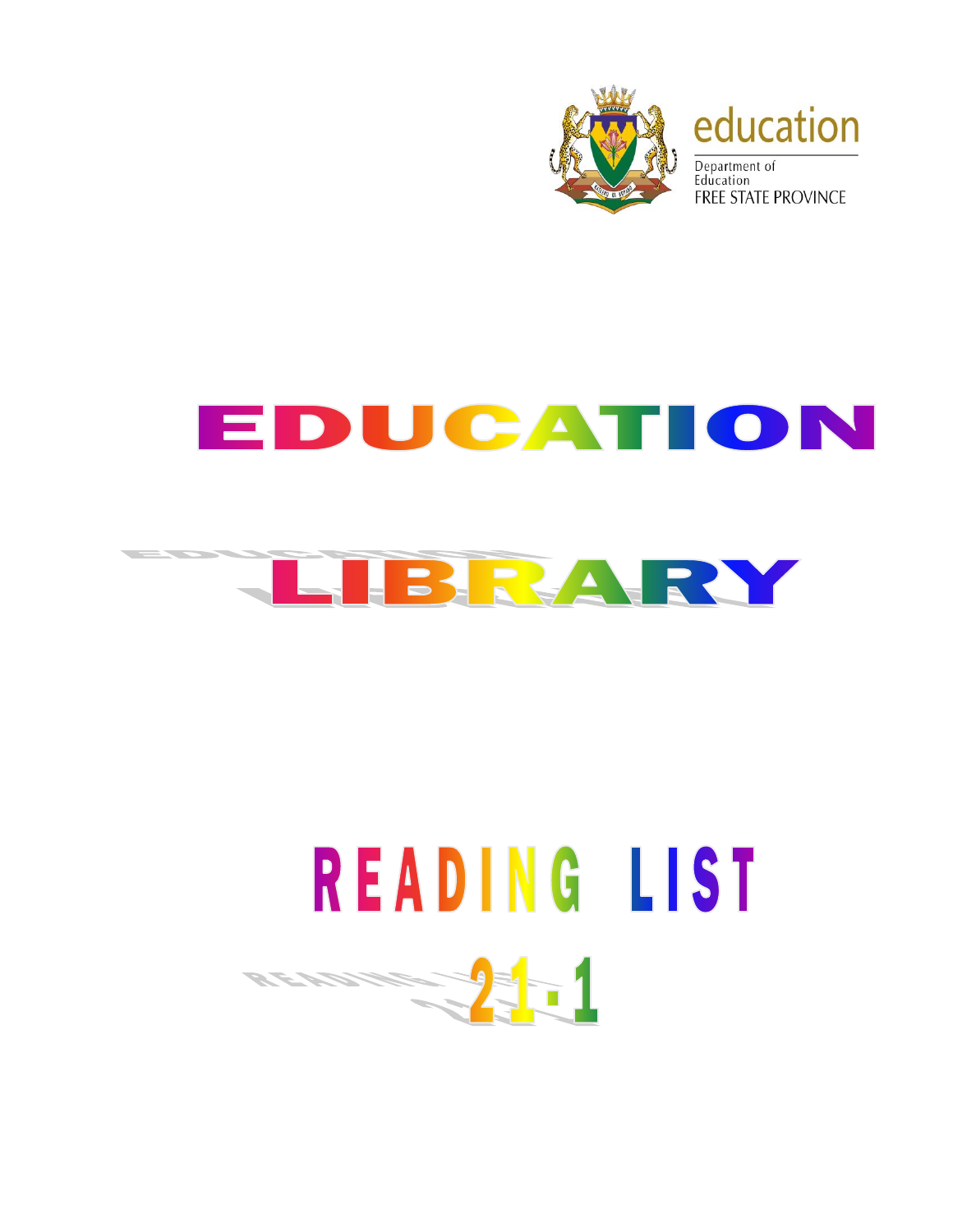## **Copies are available on request, with submission of NUMBER of LIST and ARTICLE from:**

*Postal address*: *Physical address*: **Education Library<br>Ground Floor** Education Library **Education Library** Control Control Control Control Control Control Control Control Control Control Control Control Control Control Control Control Control Control Control Control Control Control Control Private Bag X20565 Bloemfontein 65 Maitland Street **Bloemfontein** Tel: 051-404-8467 Fax: 086-615-2502 E-mail: [E.Mostert@fseducation.gov.za](mailto:E.Mostert@fseducation.gov.za)

| <b>ACHIEVEMENT</b> | $1/21 - 1$  | BESTER, G                                                                                                 |
|--------------------|-------------|-----------------------------------------------------------------------------------------------------------|
|                    |             | Influence of additional educational support on poverty-stricken adolescents' resilience                   |
|                    |             | and academic performance.                                                                                 |
|                    |             | Africa Education Review, 17(3), Jan 20, pp 158-174                                                        |
| COVID-19           | $2/21 - 1$  | JOHNSTON, L                                                                                               |
|                    |             | What happened to learning during the lockdown In Leeds? : the digital divide is deeply                    |
|                    |             | affecting children, families and teachers.                                                                |
|                    |             | School Leadership Today, 10(5), Dec 20, 4pp                                                               |
|                    | $3/21 - 1$  | <b>KRUEGER, N</b>                                                                                         |
|                    |             | Shift that shook education: how we fared when Covid-19 forced us to reinvent                              |
|                    |             | learning.                                                                                                 |
|                    |             | Empowered Learner, 4(1), Jul 20,pp 23-34                                                                  |
|                    | $4/21-1$    | PINCUS, R                                                                                                 |
|                    |             | COVID-19's effect on students: how school counsellors rise to the rescue.                                 |
|                    |             | NASSP Bulletin, 104(4), Dec 20, pp 241-256                                                                |
|                    | $5/21-1$    | RANDLES, J P                                                                                              |
|                    |             | Interview Pamela Cantor, MD: child psychiatrist discusses stress, resilience and the                      |
|                    |             | needs of students in a post-Covid-19 world.                                                               |
|                    |             | Empowered Learner, 4(1), Jul 20,pp 10-18                                                                  |
| <b>DISABILITY</b>  | $6/21 - 1$  | KOMOLAFE, A F                                                                                             |
|                    |             | Assistive technology and learning outcome of students with visual impairment in social                    |
|                    |             | studies among inclusive schools in Nigeria.                                                               |
|                    |             | Journal of Education Research and Rural Community Development, 2(1), Jan 20, pp                           |
| <b>DISCIPLINE</b>  | $7/21-1$    | $11 - 20$                                                                                                 |
|                    |             | $\overline{AMA}$ , $H$ A                                                                                  |
|                    |             | Stakeholders' perceptions of their roles in enhancing discipline in rural community<br>schools (Nigeria). |
|                    |             | Journal of Education Research and Rural Community Development, 2(2), Jan 20, pp                           |
|                    |             | $1 - 18$                                                                                                  |
| <b>EDUCATION</b>   | $8/21 - 1$  | FATAAR, A                                                                                                 |
|                    |             | Emergence of an education policy dispositif in South Africa: an analysis of educational                   |
|                    |             | discourses associated with the fourth industrial revolution.                                              |
|                    |             | Journal of Education, no 80, 2020, pp 5-24                                                                |
|                    | $9/21-1$    | HAYNES-MENDEZ, K                                                                                          |
|                    |             | Cultivating cultural humility in education: an important goal for transformation of                       |
|                    |             | education is undoing the inequities in the system and fully engaging with the entire                      |
|                    |             | community being served.                                                                                   |
|                    |             | Childhood Education, 96(3), May/Jun 20, pp 22-29                                                          |
| <b>ICT</b>         | $10/21 - 1$ | CHISANGO, G                                                                                               |
|                    |             | Teachers' perceptions of adopting information and communication technologies in                           |
|                    |             | teaching and learning at rural secondary schools in Eastern cape, South Africa.                           |
|                    |             | Africa Education Review, 17(2), Jan 20, pp 1-19                                                           |
|                    | $11/21 - 1$ | DAYA, A                                                                                                   |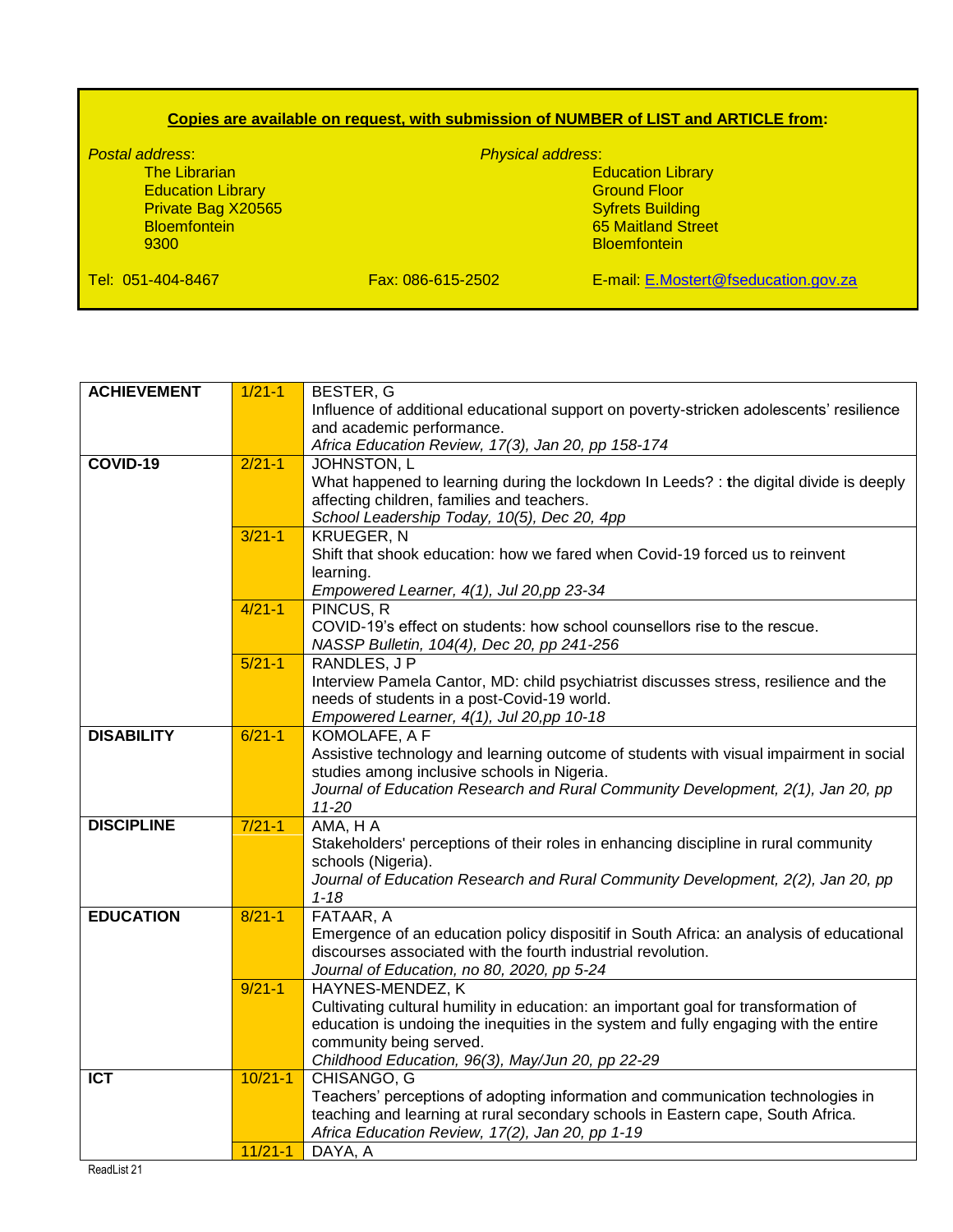|                     |             | Exploring the influence of educators' access to and attitudes towards educational                      |
|---------------------|-------------|--------------------------------------------------------------------------------------------------------|
|                     |             | technology on the use of educational technology in Johannesburg schools.                               |
|                     |             | Africa Education Review, 17(1), Jan 20, pp 159-180                                                     |
|                     |             |                                                                                                        |
|                     | $12/21 - 1$ | MSIZA, G M                                                                                             |
|                     |             | Implementation of an e-learning project in the Tshwane South District: examining the                   |
|                     |             | state of readiness of teachers and learners.                                                           |
|                     |             | Journal of Educational Studies, 18(2), Jan 19, pp 99-110                                               |
| <b>LANGUAGE</b>     | $13/21 - 1$ | DE LANGE, M M                                                                                          |
|                     |             |                                                                                                        |
|                     |             | Why the English Home Language Curriculum and Assessment Policy Statement will                          |
|                     |             | not improve learners' reading comprehension.                                                           |
|                     |             | Reading & Writing, 11(1), 20, 9pp                                                                      |
|                     | $14/21 - 1$ | HURST-HAROSH, E                                                                                        |
|                     |             | They even speak tsotsitaal with their teachers at school: the use (and abuse) of                       |
|                     |             | African urban youth languages in educational contexts.                                                 |
|                     |             |                                                                                                        |
|                     |             | Africa Education Review, 17(1), Jan 20, pp 35-50                                                       |
|                     | $15/21-1$   | SIBANDA, R                                                                                             |
|                     |             | Mother-tongue education in a multilingual township: possibilities for recognising                      |
|                     |             | lok'shin [township]lingua in South Africa.                                                             |
|                     |             | Reading & Writing, 10(1), 19, 10pp                                                                     |
| <b>LEARNING</b>     | $16/21-1$   | AGARWAL, PK                                                                                            |
|                     |             | Retrieval practice: a power tool for lasting learning: research in cognitive psychology                |
|                     |             | shows that getting students to pull information from their memory is key to long-term                  |
|                     |             |                                                                                                        |
|                     |             | transfer.                                                                                              |
|                     |             | Educational Leadership, 77(8), May 20, pp 76-81                                                        |
| <b>MATHEMATICS</b>  | $17/21 - 1$ | DYSON, N I                                                                                             |
|                     |             | Fraction sense intervention for sixth graders with or at risk for mathematics difficulties.            |
|                     |             | Remedial and Special Education, 41(4), Jul/Aug 20, pp 244-254                                          |
| <b>MULTIGRADE</b>   | $18/21 - 1$ | MSIMANGA, MR                                                                                           |
|                     |             | Teaching and learning in multi-grade classrooms: the LEPO framework.                                   |
|                     |             |                                                                                                        |
|                     |             | Africa Education Review, 17(3), Jan 20, pp 123-141                                                     |
| <b>PARENTS</b>      | $19/21 - 1$ | JACOBS, C                                                                                              |
|                     |             | Their capital has value, too: exploring parental educational support in low-                           |
|                     |             | socioeconomic single-mother families.                                                                  |
|                     |             | Journal of Education, no 80, 2020, pp 160-175                                                          |
| <b>PHYSICAL</b>     | $20/21 - 1$ | ZELLER, D                                                                                              |
| <b>EDUCATION</b>    |             | Experiences of sport coordinators in a physical education professional development                     |
|                     |             | programme: many facilitators responsible for the delivery of PE in South African                       |
|                     |             |                                                                                                        |
|                     |             |                                                                                                        |
|                     |             | schools possibly lack the requisite specialist skills for effective PE delivery.                       |
|                     |             | African Journal for Physical Activity and Health Sciences, 26(2), Jun 20, pp 212-226                   |
| <b>PROFESSIONAL</b> | $21/21 - 1$ | MAEBANA, ME                                                                                            |
|                     |             |                                                                                                        |
| <b>DEVELOPMENT</b>  |             | Reflections on workshops as a model for an ongoing professional teacher                                |
|                     |             | development for inclusive education in Limpopo Province, South Africa.                                 |
|                     |             | Journal of Educational Studies, 18(2), Jan 19, pp 66-83                                                |
|                     | $22/21 - 1$ | NGWENYA, J                                                                                             |
|                     |             | Choosing self-professional teacher development strategies: a case study of three rural                 |
|                     |             | teachers.                                                                                              |
|                     |             | Journal of Educational Studies, 18(2), Jan 19, pp 84-98                                                |
|                     |             |                                                                                                        |
| <b>READING</b>      | $23/21 - 1$ | OLIFANT, T                                                                                             |
|                     |             | Critical reading perceptions and practices of English First Additional Language                        |
|                     |             | learners in Gauteng, Tshwane South district.                                                           |
|                     |             | Reading & Writing, 11(1), 20, 11pp                                                                     |
|                     | $24/21 - 1$ | OLIFANT, T                                                                                             |
|                     |             | Teachers' perceptions of Grades 8-10 English First Additional Language learners'                       |
|                     |             | reading habits, attitudes and motivation.                                                              |
|                     |             |                                                                                                        |
|                     |             | Reading & Writing, 10(1), 19, 11pp                                                                     |
| <b>SCHOOL</b>       | $25/21-1$   | GILBRIDE, N                                                                                            |
| <b>PRINCIPALS</b>   |             | Are headteachers adult enough to do the job? Research shows that heads often lack                      |
|                     |             | the emotional maturity to carry out their roles. Most heads need training in Adult Ego<br>Development. |